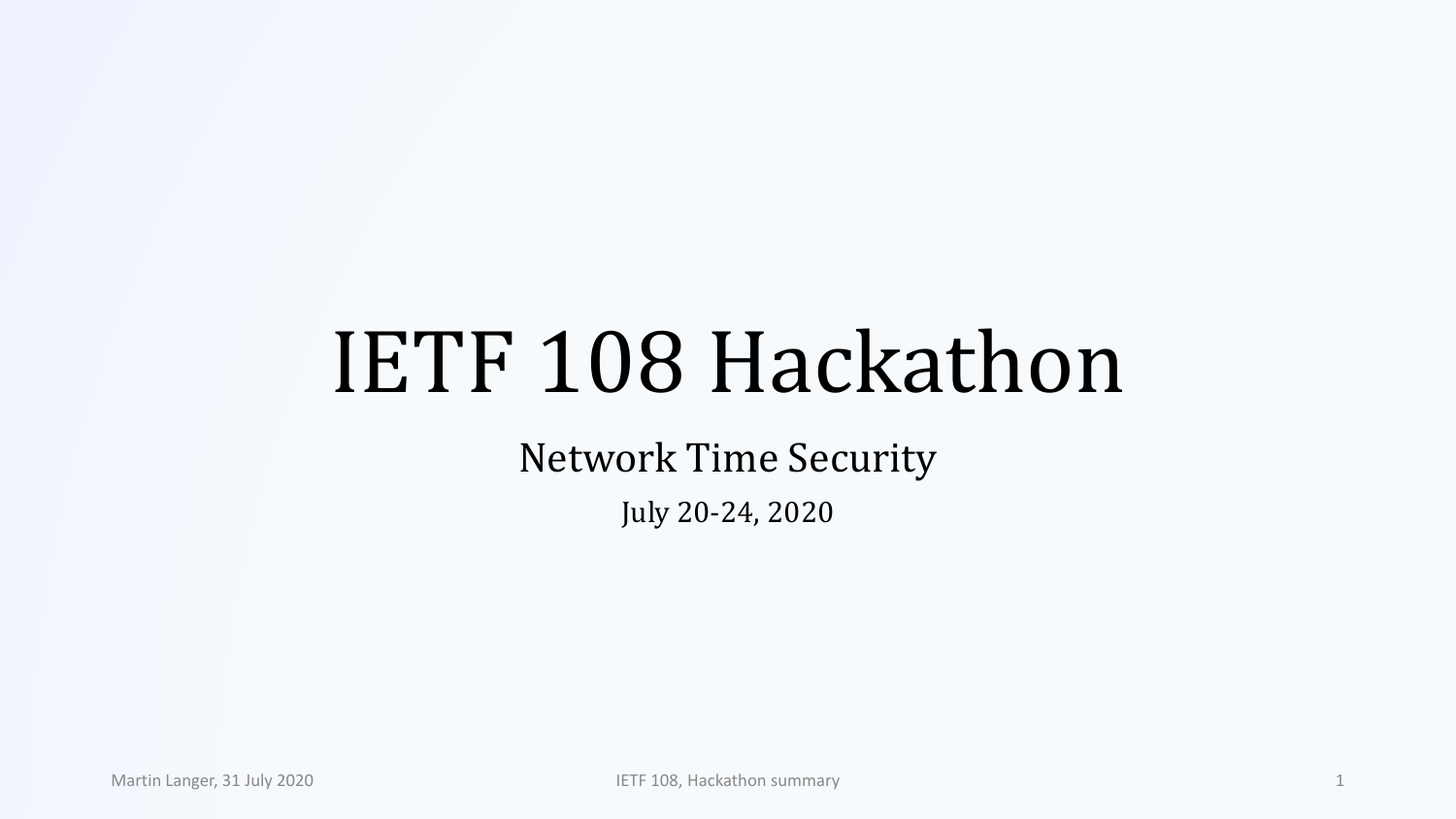### Hackathon Plan

#### Primary Goal

- Interoperability tests between the current NTS implementations
	- Based on the latest draft version of NTS
	- <https://tools.ietf.org/html/draft-ietf-ntp-using-nts-for-ntp-28>

### **Secondary Goals**

- Advanced NTS tests (strict compliance of the NTS specification)
- Performance tests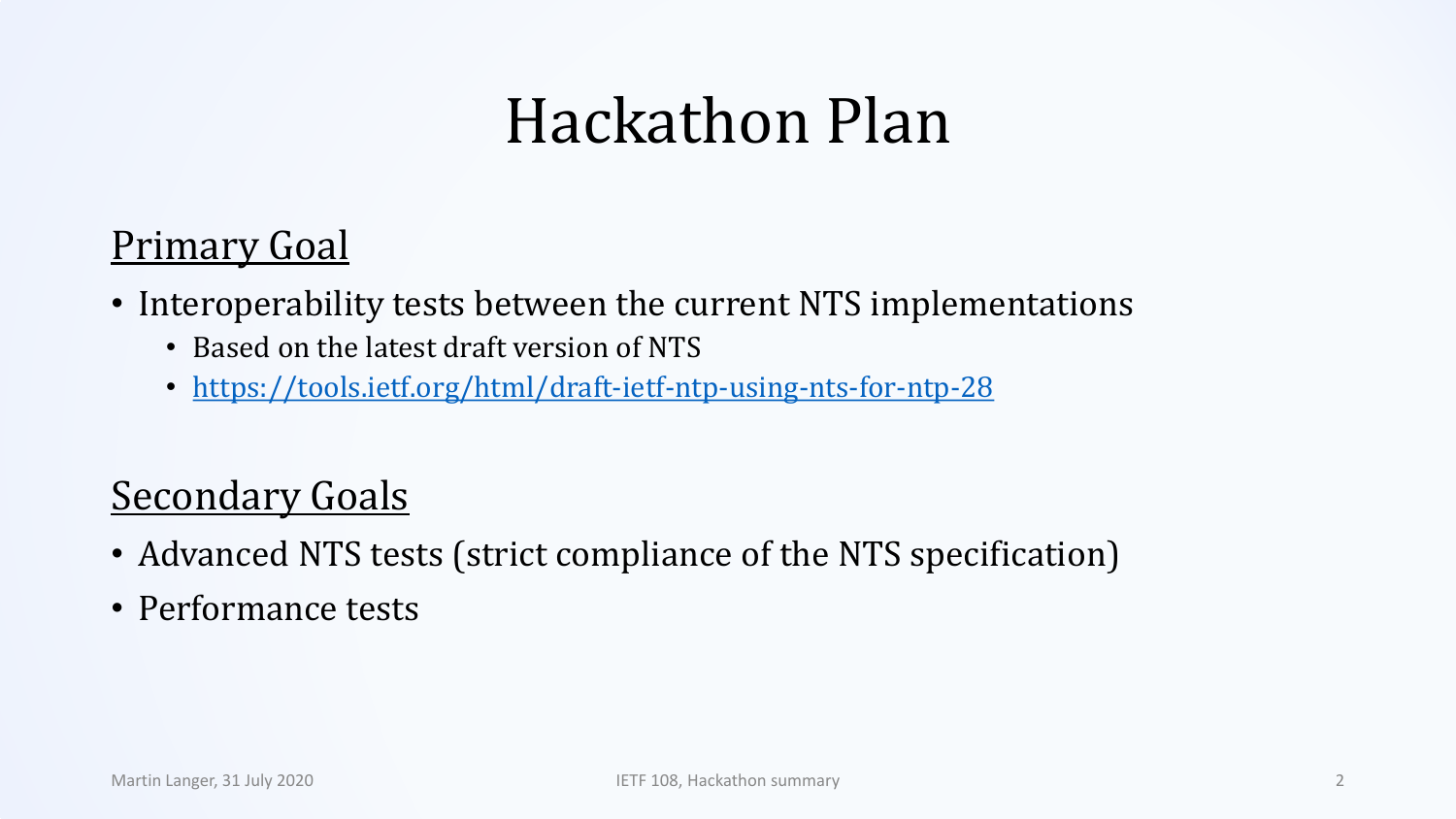### Test Setup

- 14 NTS/NTP servers (in different countries)
	- California (USA), Germany, Netherlands, Singapore, Sweden
- 5 NTP-Implementations with NTS support
	- Chrony
	- Cloudflare NTS (cfnts)
	- Ostfalia NTP (ntp-o)
	- NTPsec
	- Python/FPGA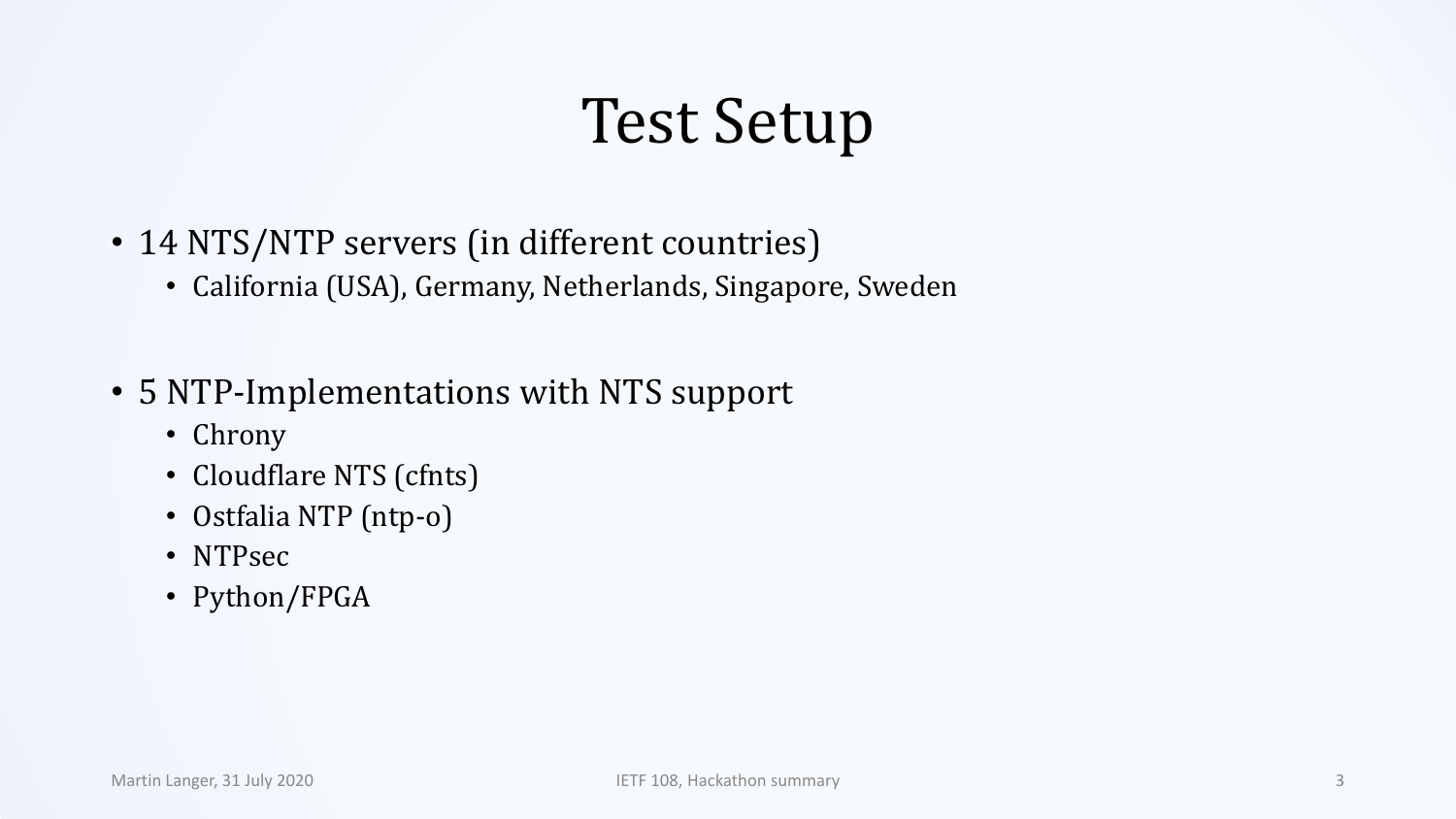### Results (1/3)

#### Interoperability Tests

- All implementations talk to each other
- Everyone is strict in what they send
	- …but maybe not strict enough in what they accept ( $\rightarrow$  see Results 2/3)
- We still have issues with international connections
	- Some operators filtering the NTS-secured NTP packets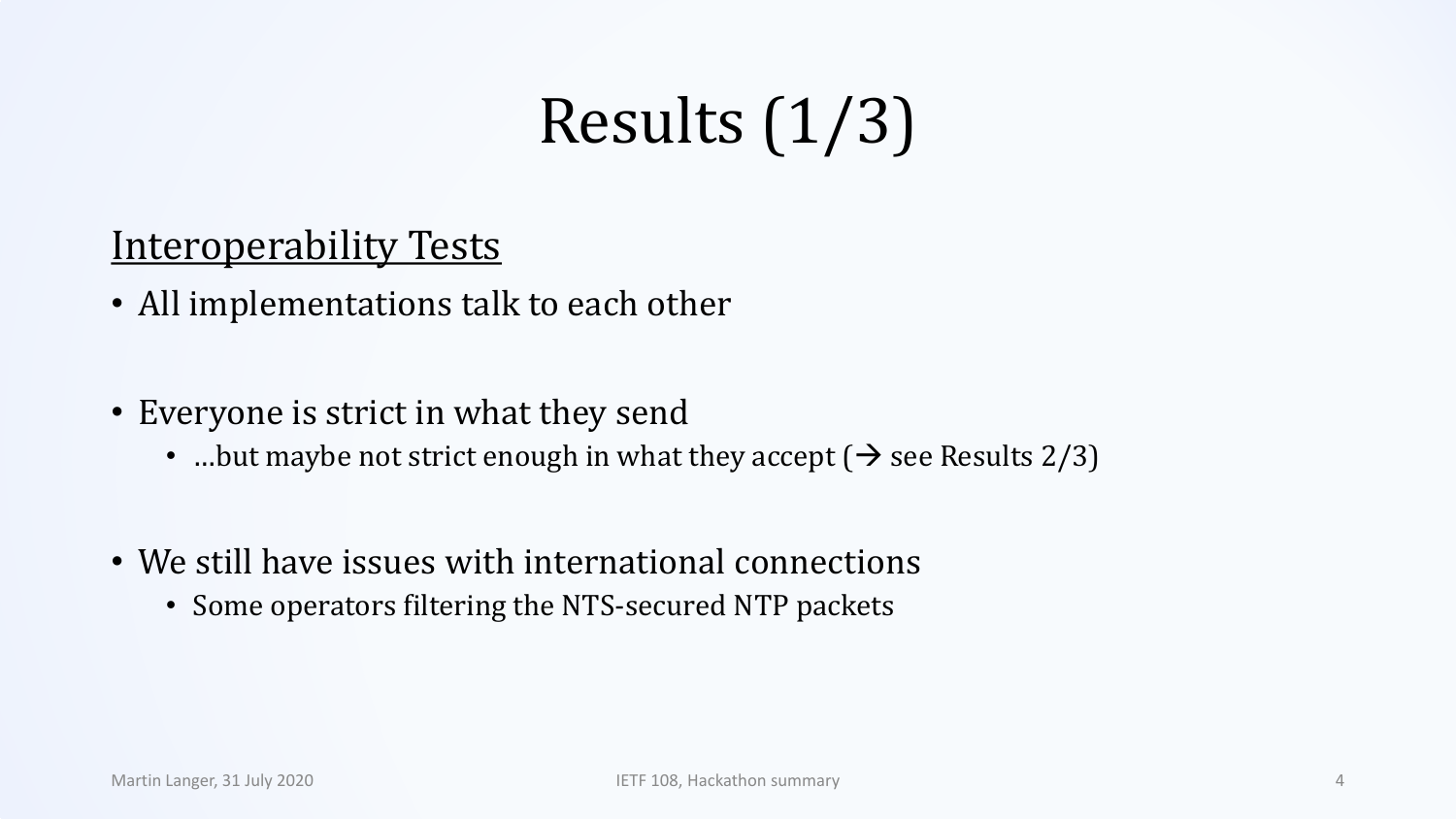## Results (2/3)

#### Advanced NTS Tests

- Miroslav Lichvar has written an NTS-KE testing tool
	- It checks the implementations for compliance with the NTS specification
	- <https://github.com/mlichvar/ntske-test>
- Many FAILs, but no serious problems
	- Some implementations tolerate (non-critical) errors, instead of aborting the processing  $\rightarrow$  several "bugs" are known or intentional accepted
		- $\rightarrow$  for backwards compatibility (e.g. TLS v1.2)
	- Few bugs were fixed during the hackathon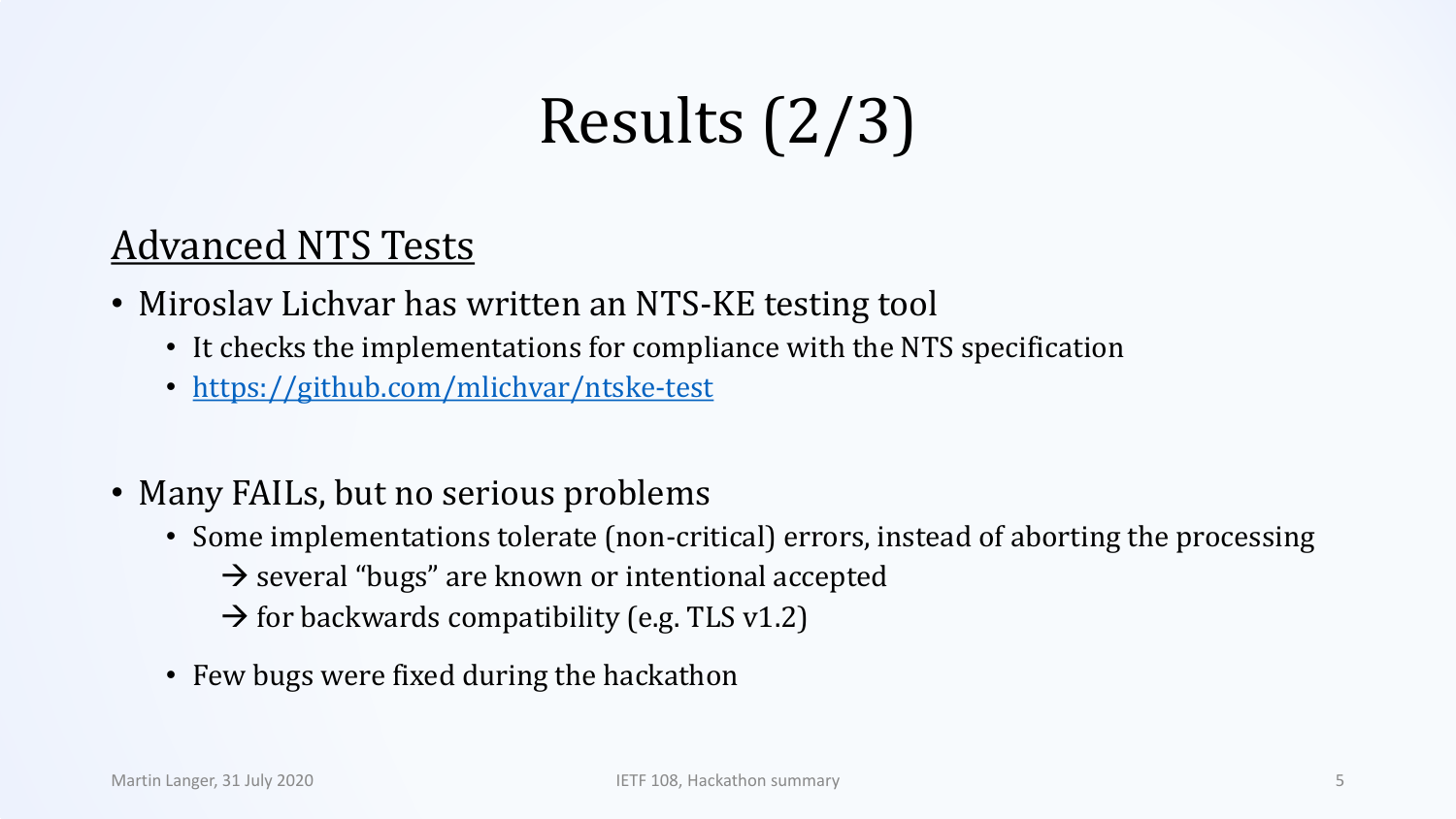### Results (2/3)

#### Advanced NTS Tests

• Results:

#### • [https://docs.google.com/spreadsheets/d/1QjLjgVcvOdEnAS0sHWt8ZZS](https://docs.google.com/spreadsheets/d/1QjLjgVcvOdEnAS0sHWt8ZZSrbmvrQA2gaSBF3fLuCLM/view) rbmvrQA2gaSBF3fLuCLM/view

|    |                                      |                  | $\mathbf{C}$     | D                |                 |                                 | G                    |                    |                    |              |             |                                       | M                                   | N           |
|----|--------------------------------------|------------------|------------------|------------------|-----------------|---------------------------------|----------------------|--------------------|--------------------|--------------|-------------|---------------------------------------|-------------------------------------|-------------|
|    | <b>Server</b>                        | netmon2.dcs1.biz | ntp1.glypnod.com | ntp2.glypnod.com | ntpmon.dcs1.biz | nts-test.strangled.r nts.ntp.se |                      | nts.sth1.ntp.se    | nts.sth2.ntp.se    | nts1.time.nl |             | nts2-e.ostfalia.de nts3-e.ostfalia.de | time.cloudflare.com timemaster.evan |             |
|    | <b>Server Implementation</b>         | ntpsec           | ntpsec           | ntpsec           | ntpsec          | chrony                          | <b>Python/chrony</b> | <b>Python/FPGA</b> | <b>Python/FPGA</b> | ntpsec       | ntp-o       | ntp-o                                 | cloudflare nts                      | chrony      |
|    | TLSv1.3 connection                   | <b>PASS</b>      | <b>PASS</b>      | <b>PASS</b>      | <b>PASS</b>     | <b>PASS</b>                     | <b>PASS</b>          | <b>PASS</b>        | <b>PASS</b>        | <b>PASS</b>  | <b>PASS</b> | <b>PASS</b>                           | <b>PASS</b>                         | <b>PASS</b> |
|    | Rejection of TLSv1.2 connection      | <b>FAIL</b>      | <b>PASS</b>      | <b>PASS</b>      | <b>PASS</b>     | <b>FAIL</b>                     | <b>FAIL</b>          | <b>PASS</b>        | <b>PASS</b>        | <b>PASS</b>  | <b>PASS</b> | <b>PASS</b>                           | <b>PASS</b>                         | <b>FAIL</b> |
|    | ALPN "ntske/1"                       | <b>PASS</b>      | <b>PASS</b>      | <b>PASS</b>      | <b>PASS</b>     | <b>PASS</b>                     | <b>PASS</b>          | <b>PASS</b>        | <b>PASS</b>        | <b>PASS</b>  | <b>PASS</b> | <b>PASS</b>                           | <b>PASS</b>                         | <b>PASS</b> |
|    | Rejection of unknown ALPN            | <b>FAIL</b>      | <b>FAIL</b>      | FAIL             | <b>FAIL</b>     | <b>PASS</b>                     | <b>FAIL</b>          | <b>PASS</b>        | <b>PASS</b>        | FAIL         | <b>PASS</b> | <b>PASS</b>                           | <b>FAIL</b>                         | <b>PASS</b> |
|    | Minimal valid request                | <b>PASS</b>      | <b>PASS</b>      | <b>PASS</b>      | <b>PASS</b>     | <b>PASS</b>                     | <b>PASS</b>          | <b>PASS</b>        | <b>PASS</b>        | <b>PASS</b>  | <b>PASS</b> | <b>PASS</b>                           | <b>PASS</b>                         | <b>PASS</b> |
|    | Number of cookies                    | <b>PASS</b>      | <b>PASS</b>      | <b>PASS</b>      | <b>PASS</b>     | <b>PASS</b>                     | <b>PASS</b>          | <b>PASS</b>        | <b>PASS</b>        | <b>PASS</b>  | <b>PASS</b> | <b>PASS</b>                           | FAIL                                | <b>PASS</b> |
|    | Missing NEXT PROTOCOL record         | <b>FAIL</b>      | <b>FAIL</b>      | FAIL             | <b>FAIL</b>     | <b>PASS</b>                     | <b>PASS</b>          | <b>PASS</b>        | <b>PASS</b>        | <b>FAIL</b>  | <b>PASS</b> | <b>PASS</b>                           | <b>FAIL</b>                         | <b>PASS</b> |
|    | Missing AEAD ALGORITHM record FAIL   |                  | <b>FAIL</b>      | FAIL             | <b>FAIL</b>     | <b>PASS</b>                     | <b>PASS</b>          | <b>PASS</b>        | <b>PASS</b>        | FAIL         | <b>PASS</b> | <b>PASS</b>                           | FAIL                                | <b>PASS</b> |
|    | Multiple NEXT PROTOCOL records FAIL  |                  | <b>FAIL</b>      | FAIL             | <b>FAIL</b>     | <b>PASS</b>                     | <b>PASS</b>          | <b>PASS</b>        | <b>PASS</b>        | FAIL         | <b>PASS</b> | <b>PASS</b>                           | <b>FAIL</b>                         | <b>FAIL</b> |
|    | Multiple AEAD ALGORITHM records FAIL |                  | <b>FAIL</b>      | FAIL             | FAIL            | <b>PASS</b>                     | <b>PASS</b>          | <b>PASS</b>        | <b>PASS</b>        | FAIL         | <b>PASS</b> | <b>PASS</b>                           | FAIL                                | <b>FAIL</b> |
|    | Missing NEXT PROTOCOL value          | <b>FAIL</b>      | <b>FAIL</b>      | <b>FAIL</b>      | <b>FAIL</b>     | <b>PASS</b>                     | <b>PASS</b>          | <b>PASS</b>        | <b>PASS</b>        | FAIL         | <b>PASS</b> | <b>FAIL</b>                           | <b>FAIL</b>                         | <b>PASS</b> |
|    | Missing AEAD ALGORITHM value FAIL    |                  | <b>FAIL</b>      | FAIL             | <b>FAIL</b>     | <b>PASS</b>                     | <b>PASS</b>          | <b>PASS</b>        | <b>PASS</b>        | <b>FAIL</b>  | <b>PASS</b> | <b>FAIL</b>                           | FAIL                                | <b>PASS</b> |
|    | Multiple NEXT PROTOCOL values        | <b>FAIL</b>      | <b>FAIL</b>      | FAIL             | <b>FAIL</b>     | <b>PASS</b>                     | <b>PASS</b>          | <b>PASS</b>        | <b>PASS</b>        | <b>FAIL</b>  | FAIL        | <b>FAIL</b>                           | <b>PASS</b>                         | <b>PASS</b> |
|    | Multiple AEAD ALGORITHM values PASS  |                  | <b>PASS</b>      | <b>PASS</b>      | <b>PASS</b>     | <b>PASS</b>                     | <b>PASS</b>          | <b>PASS</b>        | <b>PASS</b>        | <b>PASS</b>  | <b>PASS</b> | <b>PASS</b>                           | <b>PASS</b>                         | <b>PASS</b> |
| 17 | Unknown NEXT PROTOCOL value FAIL     |                  | <b>FAIL</b>      | FAIL             | <b>FAIL</b>     | <b>PASS</b>                     | <b>PASS</b>          | <b>PASS</b>        | <b>PASS</b>        | <b>FAIL</b>  | FAIL        | <b>PASS</b>                           | <b>FAIL</b>                         | <b>FAIL</b> |
| 18 | Unknown AEAD ALGORITHM value FAIL    |                  | <b>FAIL</b>      | <b>FAIL</b>      | <b>FAIL</b>     | <b>PASS</b>                     | <b>PASS</b>          | <b>PASS</b>        | <b>PASS</b>        | <b>FAIL</b>  | FAIL        | <b>PASS</b>                           | <b>FAIL</b>                         | <b>FAIL</b> |
|    | Unknown SERVER NEGOTIATION PASS      |                  | <b>PASS</b>      | <b>PASS</b>      | <b>PASS</b>     | <b>PASS</b>                     | <b>PASS</b>          | <b>PASS</b>        | <b>PASS</b>        | <b>PASS</b>  | <b>PASS</b> | <b>PASS</b>                           | <b>PASS</b>                         | <b>PASS</b> |
| 20 | Unknown PORT NEGOTIATION             | <b>PASS</b>      | <b>PASS</b>      | <b>PASS</b>      | <b>PASS</b>     | <b>PASS</b>                     | <b>PASS</b>          | <b>PASS</b>        | <b>PASS</b>        | <b>PASS</b>  | <b>PASS</b> | <b>PASS</b>                           | <b>PASS</b>                         | <b>PASS</b> |
| 21 | Unknown critical record              | <b>FAIL</b>      | <b>FAIL</b>      | <b>FAIL</b>      | <b>FAIL</b>     | <b>PASS</b>                     | <b>PASS</b>          | <b>PASS</b>        | <b>PASS</b>        | <b>FAIL</b>  | FAIL        | <b>FAIL</b>                           | <b>FAIL</b>                         | <b>FAIL</b> |
| 22 | Unknown non-critical record          | <b>PASS</b>      | <b>PASS</b>      | <b>PASS</b>      | <b>PASS</b>     | <b>PASS</b>                     | <b>PASS</b>          | <b>PASS</b>        | <b>PASS</b>        | <b>PASS</b>  | <b>PASS</b> | <b>PASS</b>                           | <b>PASS</b>                         | <b>PASS</b> |
| 23 | Missing END OF MESSAGE               | <b>FAIL</b>      | <b>FAIL</b>      | FAIL             | <b>FAIL</b>     | <b>PASS</b>                     | <b>PASS</b>          | <b>PASS</b>        | <b>PASS</b>        | <b>FAIL</b>  | FAIL        | <b>FAIL</b>                           | <b>FAIL</b>                         | <b>PASS</b> |
| 24 | Slow request                         | FAIL             | <b>FAIL</b>      | FAIL             | <b>FAIL</b>     | <b>PASS</b>                     | <b>PASS</b>          | <b>PASS</b>        | <b>PASS</b>        | FAIL         | FAIL        | <b>FAIL</b>                           | <b>PASS</b>                         | <b>PASS</b> |
| 25 | Long request                         | <b>PASS</b>      | <b>PASS</b>      | <b>PASS</b>      | <b>PASS</b>     | <b>PASS</b>                     | <b>PASS</b>          | <b>PASS</b>        | <b>PASS</b>        | <b>PASS</b>  | <b>PASS</b> | <b>PASS</b>                           | <b>PASS</b>                         | <b>PASS</b> |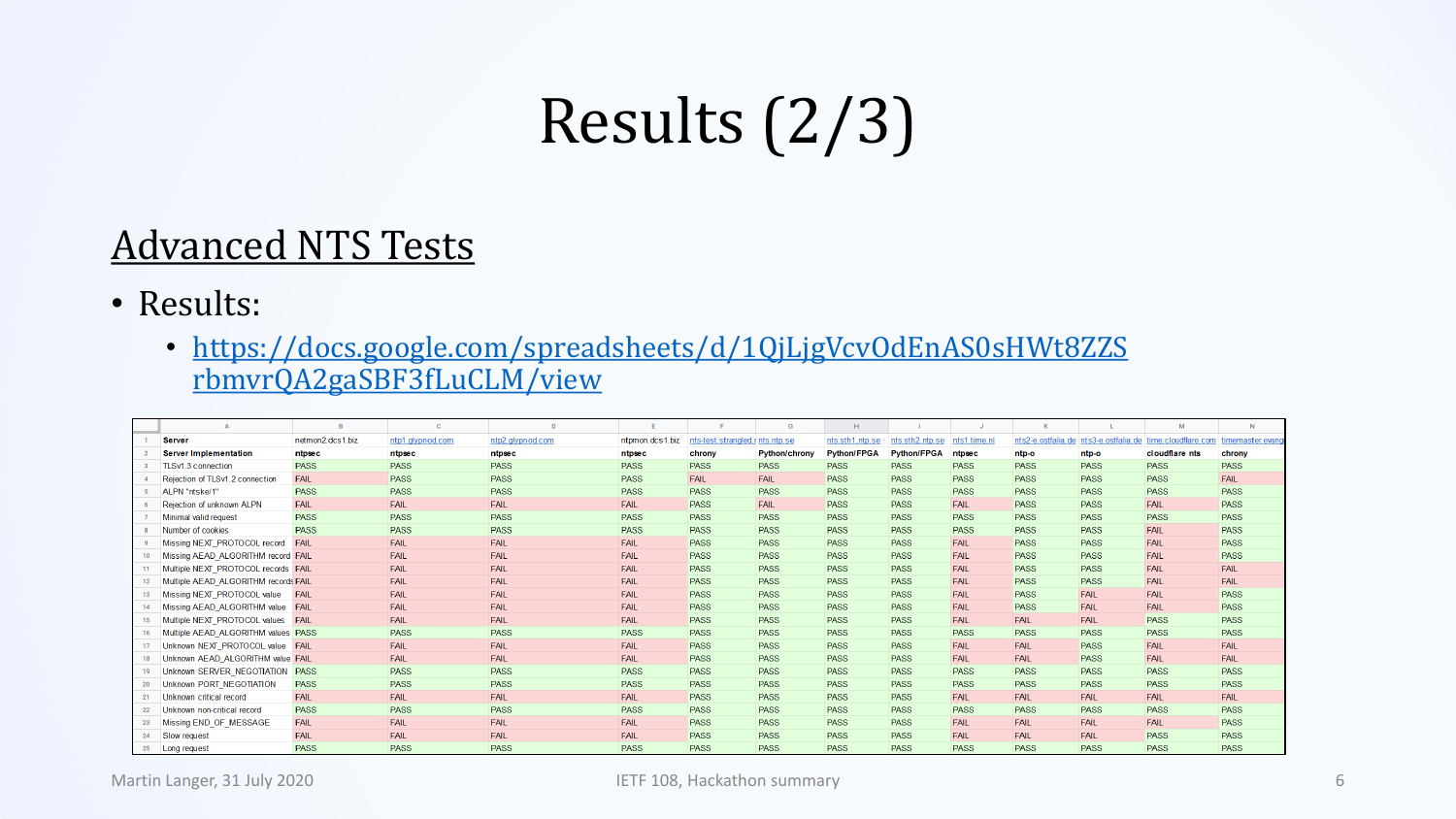### Results (3/3)

#### Performance Tests

- Based on the NTS-KE testing tool
- Up to 3300 NTS-KE sessions per second were achieved
	- Depends on the implementation and the hardware performance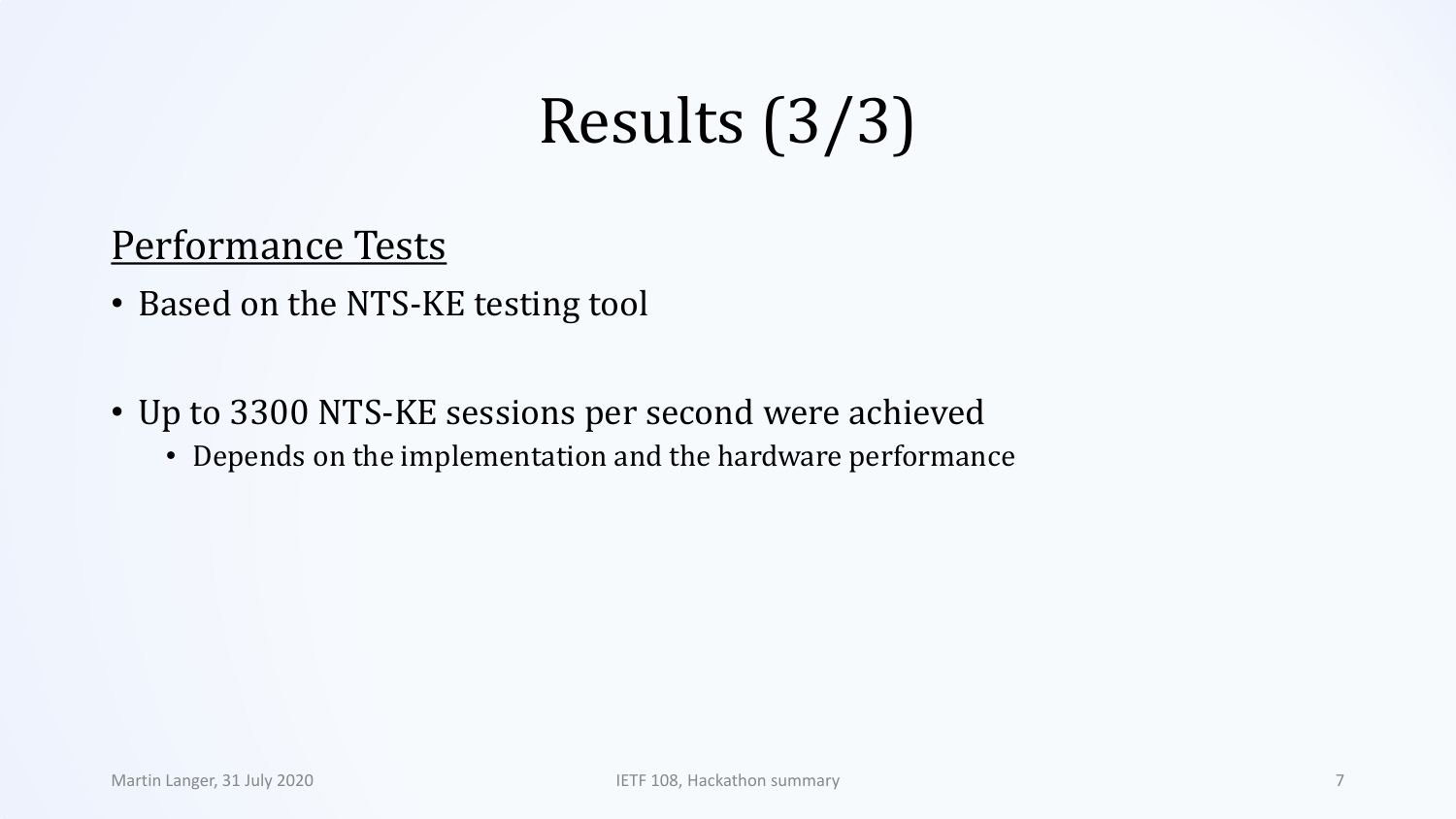### Conclusion

- The Hackathon was successful!
- Automatic testing tools are very useful
- The interoperability is still good
- No issues in the NTS specification identified